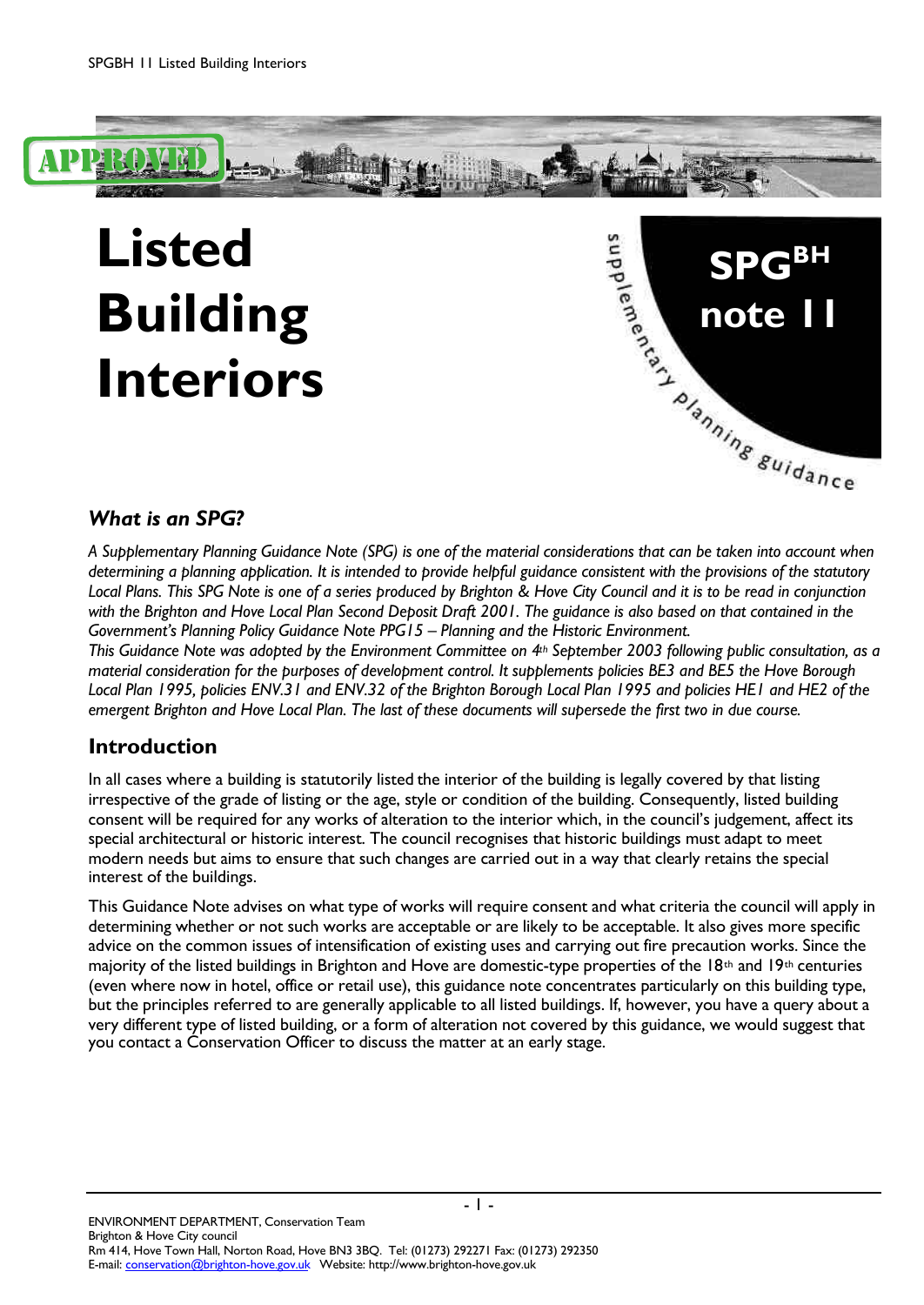# **WHAT WORKS REQUIRE CONSENT?**

All works which involve alterations to the plan form or layout of the building will require listed building consent. This would include the removal or part removal of walls (whether or not they are load bearing or original), chimney breasts, floors, ceilings and staircases and the erection of walls, partitions or screens or the insertion of floors or staircases. Consent will also be required for the removal of historic building fabric (such as brickwork, lathe and plaster, floorboards, joists, rafters, beams etc.) except in the case of small areas of localised repairs or strictly like-for-like replacement. Equally important are internal fixtures, finishes and decorative items. Consent will therefore be required for the removal or alteration of historic features such as window shutters, paneled doors, original fitted cupboards or shelving, architraves, skirting boards, ceiling cornices, ceiling roses, dado rails, picture rails, wall paneling, fireplaces, staircase balusters and floor or wall tiling etc. Reinstating such features which have been lost is welcome but will nevertheless require consent.

# **Repairs or Alterations?**

General like-for-like repairs, maintenance and redecoration works do not require consent. If, however, structural repairs are proposed that involve the insertion of modern materials such as steel or concrete columns or beams, then consent is likely to be required. Damp proofing works would require consent if they involve the replacement of historic timber, brick or tile floors with concrete or the replacement of substantial areas of historic plaster with modern plaster . The replacement of lathe and plaster ceilings with plasterboard would also constitute an alteration requiring consent. Internal decoration does not normally require consent unless it is proposed to paint timber unpainted paneling or, in rare cases, it would affect historic wall painting or wallpaper.

## **Services**

Another form of alteration which may require listed building consent is the insertion or renewal of services such as pipes for gas, heating, water or waste and cables or wires for electrical supply, cable TV, computer trunking, alarm systems etc. In particular consent will normally be required for surface-mounted pipes or cables. Running such services within floor/ceiling voids or chasing them into walls would not normally require consent provided that this work does not necessitate major structural strengthening works and does not involve the loss of significant historic fabric or decorative mouldings.

# **Kitchens and Bathrooms**

The installation of fitted cupboards / wardrobes or the replacement of existing modern kitchen units or sanitary fittings would not normally require consent provided that the work does not involve the removal or part removal of cornices, skirting boards, architraves, dado rails, picture rails, paneling or historic tiling etc. However, in those cases where original kitchen or bathroom fixtures remain then consent will be required to remove them (e.g. an original cast iron cooking range as illustrated). Relocating a kitchen or bathroom to another room will normally require listed building consent and details will be required of how mechanical ventilation and water/waste pipe runs will be achieved to comply with the Building Regulations.

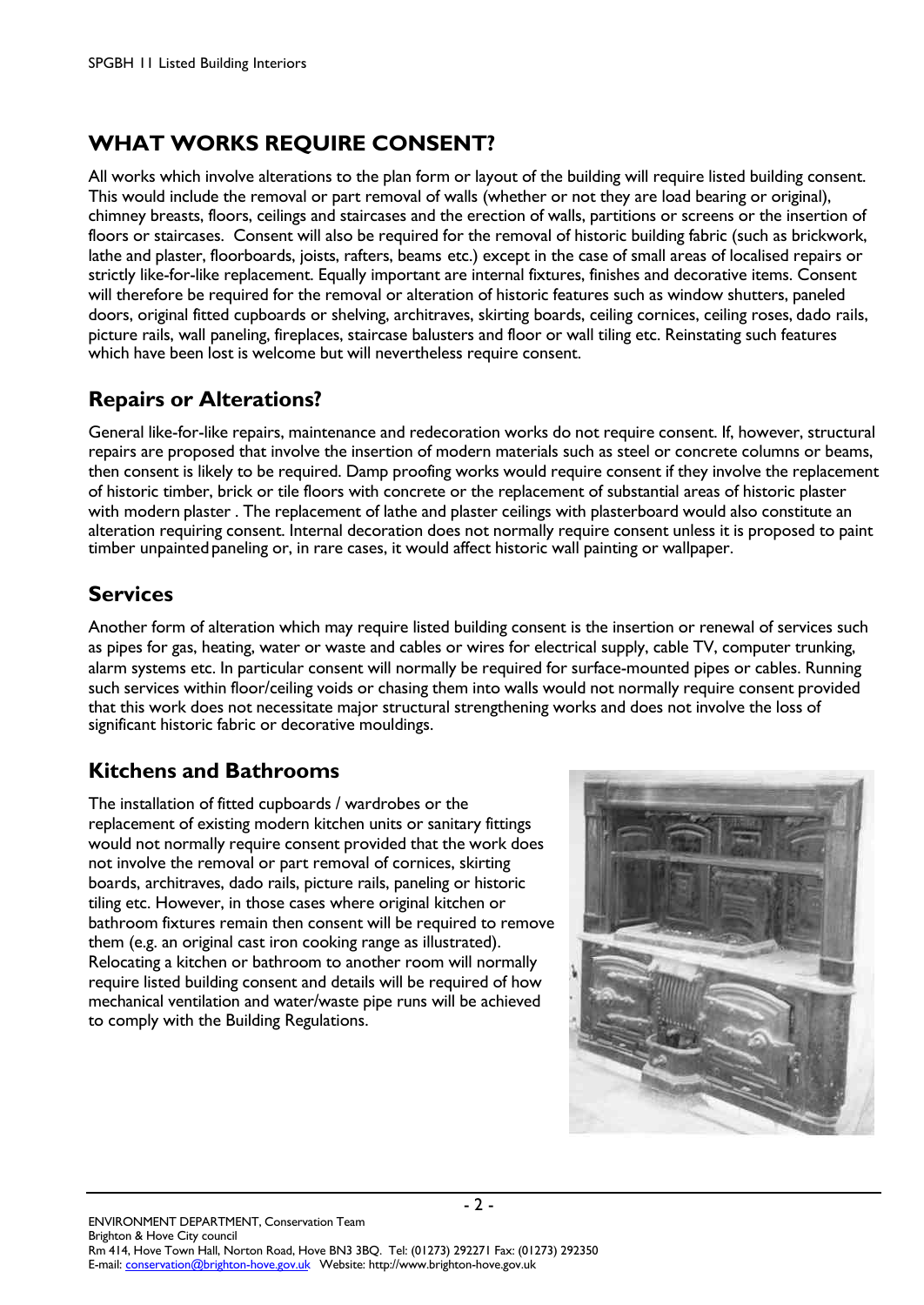# **WHAT IS IMPORTANT IN A LISTED INTERIOR?**

The interior of a listed building is generally of equal importance as the exterior and proposed alterations must consider the building as whole rather than looking to retain or restore the exterior at the expense of the interior. It is not only grand, decorative interiors which are important. Simple, humble cottage interiors or the basements of large houses have just as much historical importance, in architectural or social terms, as do luxuriously decorated drawing rooms (though the latter may be more sensitive to minor alterations).

## **The Guiding Principles**

The approach taken when considering all proposals for internal alterations is an archaeological one as much as a visual one. It involves preserving as much of the historic building fabric and form as possible and paying careful attention to the original uses of the various parts of the building. Where alteration and intervention is acceptable then such alterations must, as far as possible, be easily reversible. So when historic features are compromised by a new layout they should be retained in situ even if they are to be hidden; that way they remain to be restored should the use of the building or needs of the occupier change in the future. However, retention of a feature in a way that it will be hidden from view should always be the last option. Later alterations to a building (e.g. Victorian or Edwardian remodeling or extension) form part of the building's history and should not be disregarded as necessarily being of less interest.

Indeed sensitive alteration of a listed interior depends upon a clear archaeological understanding of the building's development and possible structural modification. For example, some  $17<sup>th</sup>$  or  $18<sup>th</sup>$  century buildings were refronted in the 19th century and these may have concealed timber framing. Where substantial alteration or conversion works are proposed the council will expect the applicant to base the proposals on a thorough understanding of the building's original form and to demonstrate that research and/or investigation work has been undertaken which informs the submitted proposals.

## **Plan Form**

The starting point when considering proposals to a listed interior is always the plan form (layout) of the original building. All alterations will be expected to respect the original plan form and to work around it so that it remains clearly 'readable'. Therefore the complete or substantial removal of original walls will not normally be acceptable and the creation of large open plan spaces will be considered wholly inappropriate. The typical floor plan of an  $18<sup>th</sup>$  or  $19<sup>th</sup>$  century townhouse consists of two main rooms at each level with the main stairwell to one side (see illustration below). The 'spine wall' between the two rooms is of particular importance, both structurally and historically.

- 3 -



A variation to this typical plan form has the stairwell located at a right angle between the front and rear rooms. Rarer still, in some older cottage buildings the stair may adjoin a central chimney breast. In all plan forms the relationship between circulation space and rooms is very important and should not be lost in any alterations.

The front rooms are usually the largest and most important rooms, particularly on the principal ground and first floors. In many cases the principal front and rear rooms were linked by a wide opening with a timber or plaster architrave or classical surround which was fitted with folding paneled doors. From second floor level and above the front 'room' was usually originally divided into two unequal rooms, with the smaller room having originally been a dressing room, or sometimes an additional bedroom with its own fireplace. It should be noted that the positions of walls and partitions within historic buildings generally line through from floor to floor and all partitions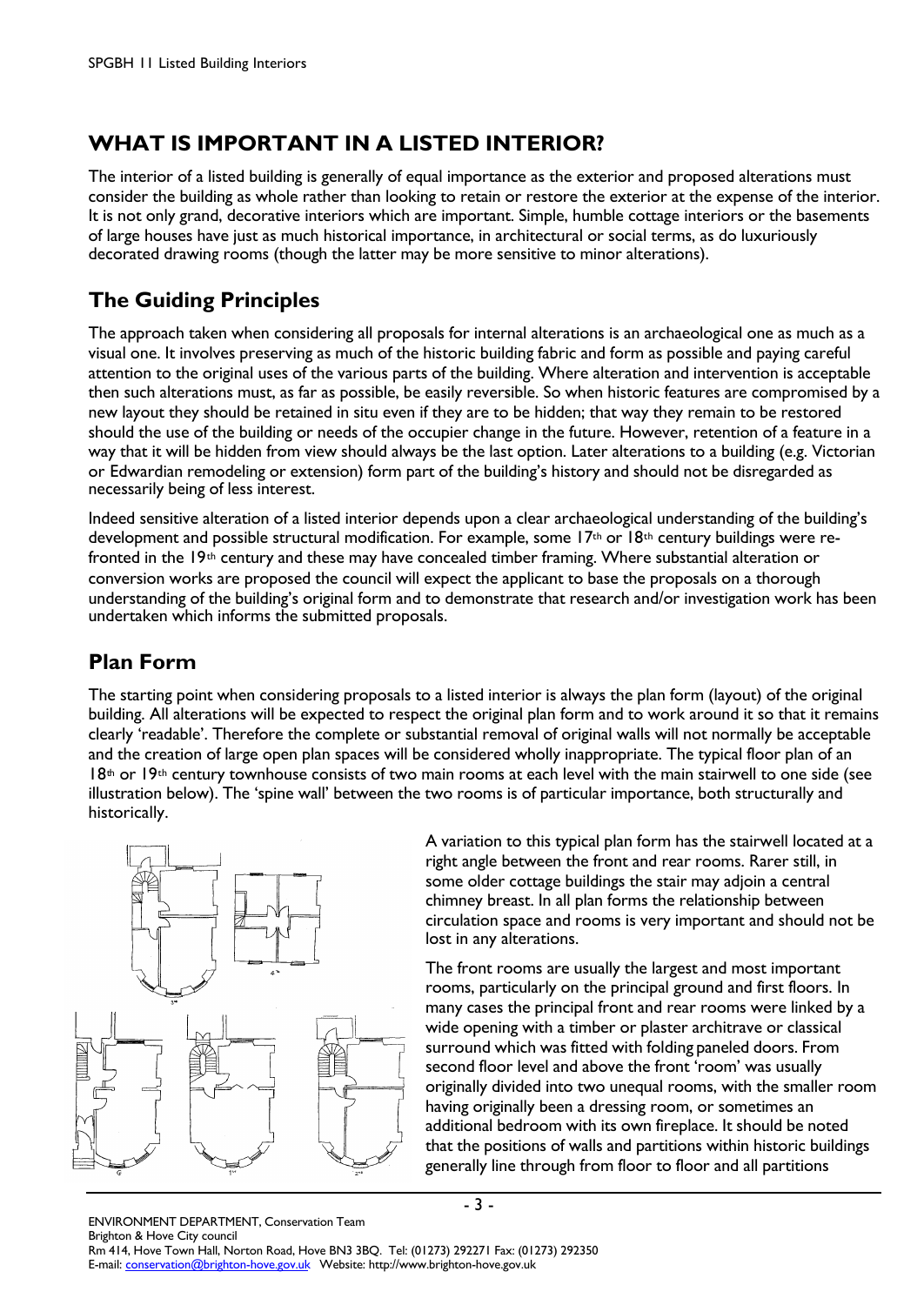contribute to the structural integrity of the building. In some cases it will be acceptable to create wider openings in dividing walls in order to link two rooms. In such cases a length of wall should always be retained at each end, together with a downstand from the ceiling, so that the original division may still be clearly read. Any new structural beam necessary to achieve this should be confined to the width of the wall.

The positions of chimney breasts and staircases (including secondary servants' stairs) are extremely important in determining the original plan form of an historic building. Their removal will rarely be acceptable, irrespective of whether there is a fireplace in existence or whether the stair is of grand or modest design or is in use.

#### **New Layout Proposals**

When proposing the erection of new partition walls the above guidance will apply but the issue of increased loading on the historic structure must also be considered. Any new layout must respect the original plan form and room proportions and must not divide the floor into ill-proportioned, irregular spaces. New partitions must not bisect windows or chimney breasts and the main stairwell should normally be uninterrupted by screens and doors. Where original door openings are no longer functionally required they should simply be fixed shut; where this is impractical they should be blocked up on one side (usually the room side) with the door and architraves retained on the hall or landing side.



#### **Hierarchy of Floors**

Appreciating the special character of listed interiors also requires an understanding of the traditional hierarchy and use of the different floors of a historic building, particularly in the case of the larger, grander townhouses. Here the ground and first floors contained the principle rooms. The ceiling heights are greater on these floors whilst the size and detailing of doors, skirtings, cornices and mouldings etc. are greater and finer. The proportions of the rooms and their decorative features diminish in scale and detail as the building ascends. It is usually the case that the ground and first floor rooms will be more sensitive to alteration than the upper floors and often it will be considered inappropriate to subdivide these floors at all. Where the principal front and rear rooms have original folding doors dividing them these should always be retained and should not be bisected by partitions. Any new door openings and all detailing must respect the scale and detailing of the floor concerned. At top floor level it will be considered inappropriate to raise the ceiling, especially where the intention is to expose roof timbers that were never intended to be seen.

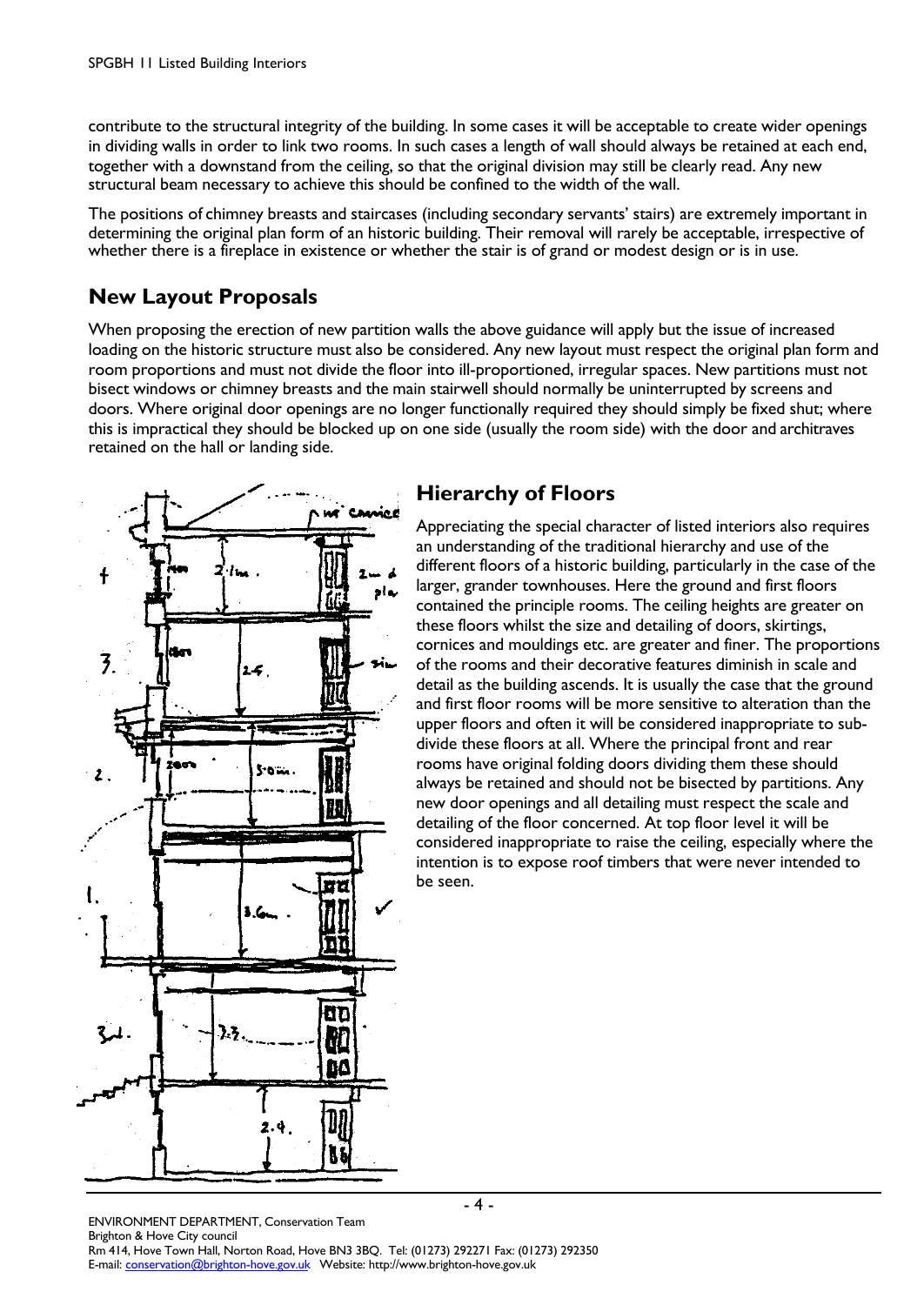### **Basements and Service Wings**

The layout of the basement was originally very different from the other floors, consisting of a series of rooms extending further back into a rear extension, each with their own very specific use related to the service of the house (see illustration right). Again this particular plan form must be respected. Unfortunately, basements have often suffered more from past inappropriate alterations than other floors in the mistaken belief that they are of lesser importance. Therefore those that do remain in anything like their original layout will be considered to be especially important and major alterations will not be considered acceptable. In all cases basements contain a significant amount of load-bearing masonry and major structural alterations would have an impact on the building as a whole and will be unacceptable. Where original matchboard partitions, kitchen ranges, wine stores, larders, dumb waiters or other service features remain they should be retained.

Rear service wings should not be considered unimportant simply because they lack obvious decorative features. These spaces played an important role in the history of the building and their relationship with the main house must be carefully considered. Circulation spaces and links between the two are integral elements of this relationship.

### **Decorative Features, Finishes and Detailing**

The style, extent and detailing of internal features are dependent upon the age and grandness of the building and, within each building, upon the hierarchy of floors. Principal ground and first floor rooms in grand houses may have heavy paneled doors with bolection mouldings and possibly applied mouldings to panels, deep skirtings with heavily moulded top sections, substantial dado and/or picture rails, richly ornamented cornices, wide ceiling roses and grand marble fireplace surrounds. By the stage the top floor is reached there is likely to be found no more than thin doors with plain square edged panels without mouldings, low, plain skirtings and small timber fireplace surrounds.

In modest cottage buildings or artisan houses there is likely to be a more consistent level of decorative finish throughout, which will vary dependent on the age and size of the property but which will be noticeably smaller in scale and level of detail than a grand townhouse. However, all such historic elements are considered to be important and the council will take the same approach irrespective of the level of grandness or richness of the features.

Where alterations are acceptable in principle the retention of such internal features will be required. New partitions should be scribed around existing mouldings, not cut through them, and existing cornices, skirtings, dado or picture rails should normally be matched on the new partitions. All new doors should be traditional paneled doors purpose made to match the proportions and mouldings of original adjoining doors, incorporating fire-proof board within the construction where necessary. In those cases where some loss or concealment of original features is considered, on balance, to be acceptable then those features must be recorded prior to the works.

### **Reinstatement of Decorative Features**

The restoration or reinstatement of mouldings and fireplaces etc. will be encouraged where there is clear evidence of the style and design of the originals but wholly conjectural restoration schemes will be resisted. Similarly it will be considered unacceptable to introduce new such features which would be too grand for the property or floor in question. For example, a grand marble fireplace or heavily moulded door would not be appropriate in the basement or upper floors of a townhouse. Nor should a cornice moulding be introduced to a simple attic storey room. Similarly, standard mouldings or doors should not be fitted throughout all floors.

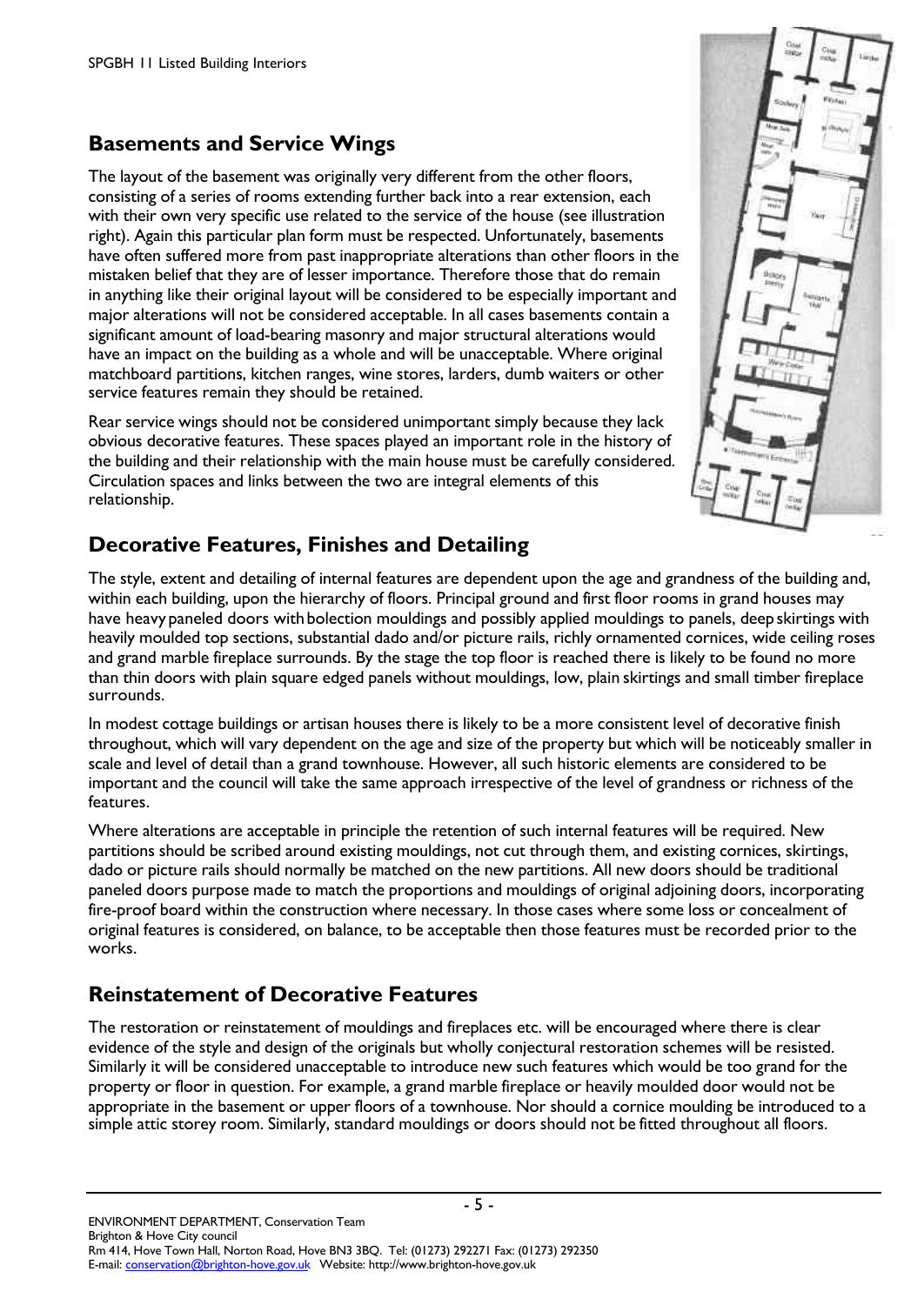#### **Floor Surfaces**

In all cases the original floorboards should be retained, with new boards matched in where existing ones are split. The floorboards may be over-boarded provided that the new surface is easily reversible but careful consideration will be given to the likely impact of this upon doors and skirtings. Original floor tiling in entrance halls or to hearths should similarly be retained but may be carpeted over where desired (taking care not to damage these surfaces when fixing gripper strips). Brick paver, stone flag or clay tile floors in basements must again be retained. Where damp proofing of the floor is demonstrated as being necessary the brick, stone or tile must be re-laid on the new surface.

# **CONVERSION, CHANGE OF USE & INTENSIFICATION OF USE**

#### Change of Use

Where there are proposals to change the use of a listed building the impact of the new use on the character of the interior must be fully considered at the outset. A few interiors may be so historically intact and of such architectural quality as to warrant refusal to conversion, but others can be sympathetically converted to a new use provided that a rigid approach is not imposed upon the building.

Few grand townhouses still remain in single occupancy and in those cases where they do it is unlikely that permission would now be granted for conversion to self-contained flats as the requirements of the Building Regulations are likely to lead to harmful intervention in the building. This is also likely to apply to buildings which have been in use as small offices where the original interior largely survives intact and is of good architectural quality.

#### **Conversion or Intensification of Existing Use**

Proposals for a more intensive use of a listed building will be considered with caution. It is likely that the number of residential units which a listed building can accommodate will normally be less than with an unlisted building, or the number of bedrooms in each unit will need to be less. The same will apply to properties in hotel or guest house use where additional bedrooms or facilities are proposed. Schemes which over-intensively sub-divide a listed building will be refused. For example, it may be more appropriate in larger properties to use the upper two or three floors as a maisonette, but the introduction of a new staircase to create a maisonette at lower level will normally be unacceptable.

The main staircase and entrance hall are particularly important and the hallway should not be divided by partitions or screens to create separate flat entrances. The staircase balustrade and handrail should never be removed and replaced with solid infill partitioning. Where the property has a rear extension or service wing this is usually the most appropriate location for bathrooms. En suite facilities for each bedroom will normally be unacceptable in a listed building as this would involve an inappropriate degree of subdivision.

The principle rooms at ground and first floor level should normally remain undivided and lobbies should be avoided in these rooms. However, 'galley' kitchens within front rooms will often be acceptable provided that they can be mechanically ventilated and serviced without visually harmful ducting or piping. False ceilings will not normally be acceptable except within small bathrooms and lobbies.

Situations may also arise where a particular use requires the carrying out of significant works to upgrade it to meet current standards under the Housing Act or fire safety regulations or to meet the relevant standards for hotel/guest house accreditation. Whilst the council will be sympathetic to the need for such works there will be cases where the extent of the works required would cause serious harm to the character of the interior and in such cases an alternative use for the building may have to be considered.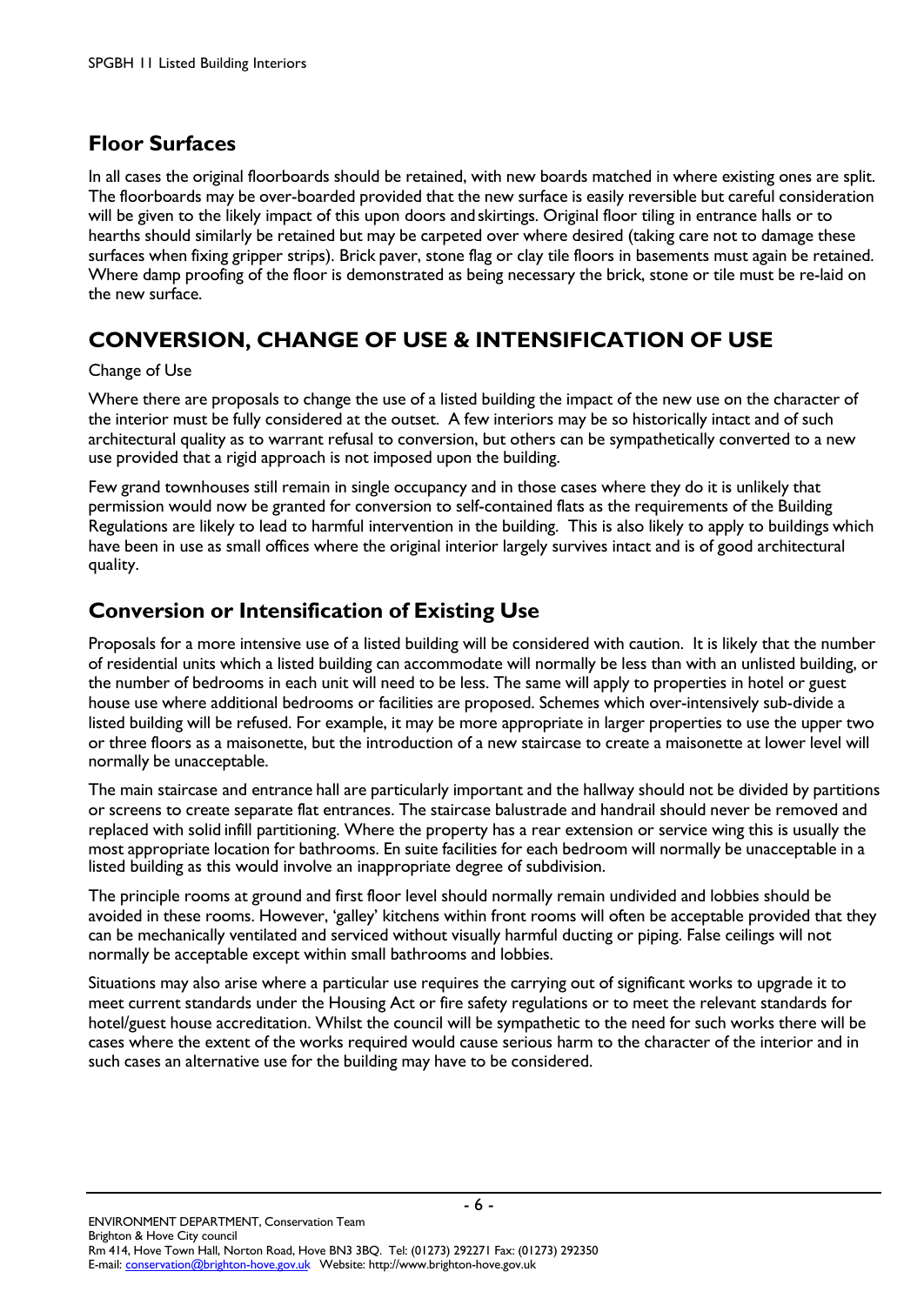

Fire resistance measures can be incorporated into a floor or ceiling without disturbing existing cornices, skirtings, or decorative ceilings.

### **Building Regulations**

Before submitting an application for the conversion (or other alteration) of a listed building the full implication of the Building Regulations on the proposal should be investigated and all likely requirements of those Regulations should be shown on the listed building consent plans. This will include requirements for fire precautions, means of escape, soundproofing, mechanical ventilation and waste and soil vent pipes. The siting of kitchens and bathrooms will be particularly important as these will normally require mechanical ventilation as well as waste and vent pipes (which should not exit on the street frontage). Boxed-in ducts running through rooms at high level will almost always be unacceptable. Soundproofing and fireproofing works must be carried out in such a way that ceilings and decorative cornices are undisturbed; utilising the floor/ceiling void will usually form part of the solution. Where there is a clear conflict between the Building Regulations and conservation policy, there may be an opportunity to seek a relaxation of the Building Regulations in some cases.

# **FIRE PRECAUTION WORKS**

The council has prepared a separate, detailed advice sheet on fire precaution works to historic buildings so only a brief summary of policy advice is given here. Fire precaution works will normally require listed building consent unless the works are very minor in scope within a plain or much-altered interior. (Minor works would include the installation of an alarm system where all wiring is to be concealed, the fitting of deeper door stops and the use of intumescent paint on doors).

The cumulative effect of a large number of minor alterations, however, can result in a serious loss of character. Where fire precaution works to a listed building would lead to an unacceptable loss of character consent will be refused. Conversely, a scheme which offers a range of reinstatements (such as removal of modern subpartitioning and lobbies, removal of overboarding from original paneled doors, or removal of flush doors and the reinstatement of paneled doors to match the originals) can be taken into account in considering the overall impact of the proposals on the character of the building.

The introduction of fire lobbies should be avoided wherever possible, particularly in principal rooms and on stairwells. Where they are judged acceptable they should not normally be full height but should terminate at picture rail height, so that any cornice can remain visible in its entirety. Lobby door size and design and architrave detail must have a clear relationship to the original openings and to the proportions of the room as a whole. Existing paneled doors should not be replaced or wholly over-boarded to achieve the necessary fire resistance but instead the panels should be appropriately upgraded (preferably using an intumescent membrane), reusing or matching the panel mouldings. The only exceptions allowed will be for very thin doors or in those cases where one hour fire resistance is an unavoidable requirement. In such cases the new doors should be purpose made paneled doors to match the original proportions and detail. Door closers must be of the concealed mortice type; overhead closers are unsightly and are normally unacceptable.



Fire-proofed panelled doors are available.

Smoke and heat detectors, fire alarms and emergency lighting fittings etc. should be sited as unobtrusively and sensitively as possible, usually in corners of rooms or centered over doors, avoiding any decorative mouldings. They should not be randomly scattered over walls. Control panels should normally be sited just inside the entrance below dado level, and adjacent to meter cupboards if possible, again avoiding any decorative features. The wiring and cabling should normally be chased into walls and run in floor/ceiling voids, not surface run. An